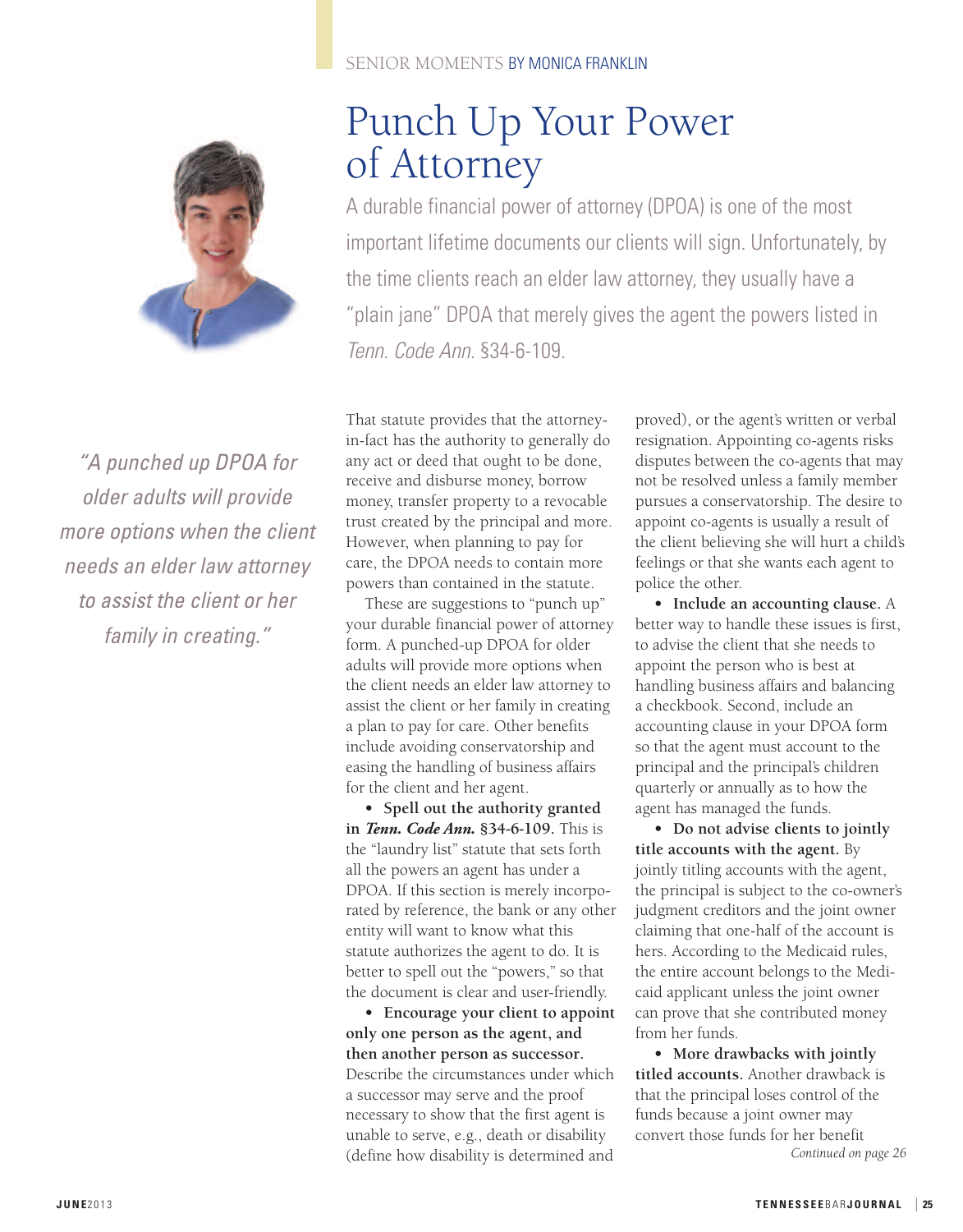## Senior Moments *continued from page <sup>25</sup>*

without breaching a fiduciary duty. Jointly titling accounts may defeat the client's testamentary wishes. Since the account or cd is jointly titled, after Momma's death, the surviving co-owner may claim that the agent is entitled to all the funds, and she does not have to share with her siblings, which under the law is true, but it defeats Momma's testamentary wishes.

**• Grant the agent authority to appoint a successor agent.** This will be helpful if the original successor agent refuses or is unable to serve.

**• If using a springing power of attorney,** define how the power of attorney springs into effect. Clearly outline a description of the proof required so that the agent may act.

**• If using a springing power of attorney,** include the authority that the agent has to access medical information necessary to show that the principal is disabled and unable to handle her financial affairs. 1

**• Give the agent unlimited authority to make gifts.** This is specifically allowed by *Tenn. Code Ann.* §34-6- 110. In planning for payment for long-term care, elder law attorneys need the agent to have authority to give more than the annual federal gift tax exclusion.

**• Include the authority** for the agent to establish Medicaid exception trusts. Although the Uniform Trust Code provides that a person establishing a trust must have capacity to establish a trust, I do not believe that this section was intended to apply to the Medicaid exception trusts authorized by federal and state law, especially if the authority is granted in the DPOA. <sup>2</sup> These exception trusts are necessary and must be established quickly so that Medicaid will pay for the applicant's care. Usually, by the time an elderly client needs Medicaid, she may very well lack the ability or capacity to execute a trust. The Medicaid exception trusts are the pooled trust, Qualified Income Trust (QIT or Miller Trust), and a payback supplemental needs trust for a child with a

disability. The Social Security Administration accepts, and in fact requires, the agent or conservator to transfer funds to a payback special needs trust. A payback special needs trust is a tool to protect a person's Supplemental Security Income and Medicaid health care benefits. In addition, the Department of Human Services, which handles the financial aspect of qualifying for Medicaid, accepts and approves the attorney-infact establishing these trusts on behalf of the principal.

**• Give the agent authority to make transfers of real and personal property or income** to a trust including an Irrevocable Trust, Qualified Income Trust, Special Needs Trust, Pooled Trust or Revocable trust. The beneficiaries should be consistent with the principal's testamentary wishes.

**• Give the agent the authority to transfer real property to a caregiver child, spouse, sibling joint owner or child with a disability.** These are exceptions to the Medicaid penalty rules regarding transfers for less than fair market value. Explain this authority by spelling out the conditions under which these transfers may be made and how to prove the exception is applicable. Include a hold harmless clause so that the other heirs will not sue the agent for making transfers to these special people.

**• Grant the agent the authority to make a transfer to himself from the principal's assets** *if so advised by an elder law attorney.* Consult with a title attorney if transferring real property to the agent. The first agent may need to resign temporarily so that the successor agent may execute the actual transfer of real property.

**• Brokerage accounts.** Even though the authority to "establish, utilize and terminate brokerage accounts" is stated in *Tenn. Code Ann.* §34-6-101, encourage your clients to file the DPOA with the brokerage company. The company may also require the principal to execute the company's DPOA. This will make access easier if your client follows the company's policy rather than waiting on the company's legal department to review the DPOA you have prepared.

**• Grant the agent authority to change beneficiary designations on life insurance or other accounts.** While this seems dangerous, there are many issues with beneficiary designations, including retirement accounts when developing a plan to pay for longterm care. First, beneficiary designations may defeat the client's testamentary wishes. Often, the client has designated different children on various certificates of deposit (cds). Most children will refer to the cd as "my cd." Then, when the agent must withdraw funds from a cd in order to pay for care, he has a conflict of interest in determining which cd to access. If agent Billy Joe accesses the cd with a beneficiary designation to Sally Sue, then she is going to be upset that he did not access "his" cd to pay for Momma's care. This issue may be resolved by agent Billy Joe changing or removing the beneficiary designations so that the funds remaining at Momma's death flow through her will to all the children. Changing beneficiary designations on retirement accounts may be needed when planning for a married couple.

**• More reasons to grant the agent authority to change beneficiary designations:** Often, we see life insurance policies that have only one beneficiary designation. That beneficiary may be deceased, and there is no contingent beneficiary. These are usually policies with very little pay out. If the beneficiary issue is not addressed, then after your client's death it may be more expensive to open probate3 to access that \$500. The same is true of any type of account that does not have a contingent beneficiary. Include language in your DPOA that the beneficiary designation must be consistent with the client's testamentary wishes.

**• Consider adding a statement regarding arbitration.** Nursing homes often ask that the patient agree to binding arbitration if there is a dispute, such as a personal injury lawsuit. "If the client has been admitted to the facility and is eligible for Medicare or Medicaid payment, federal law prohibits the